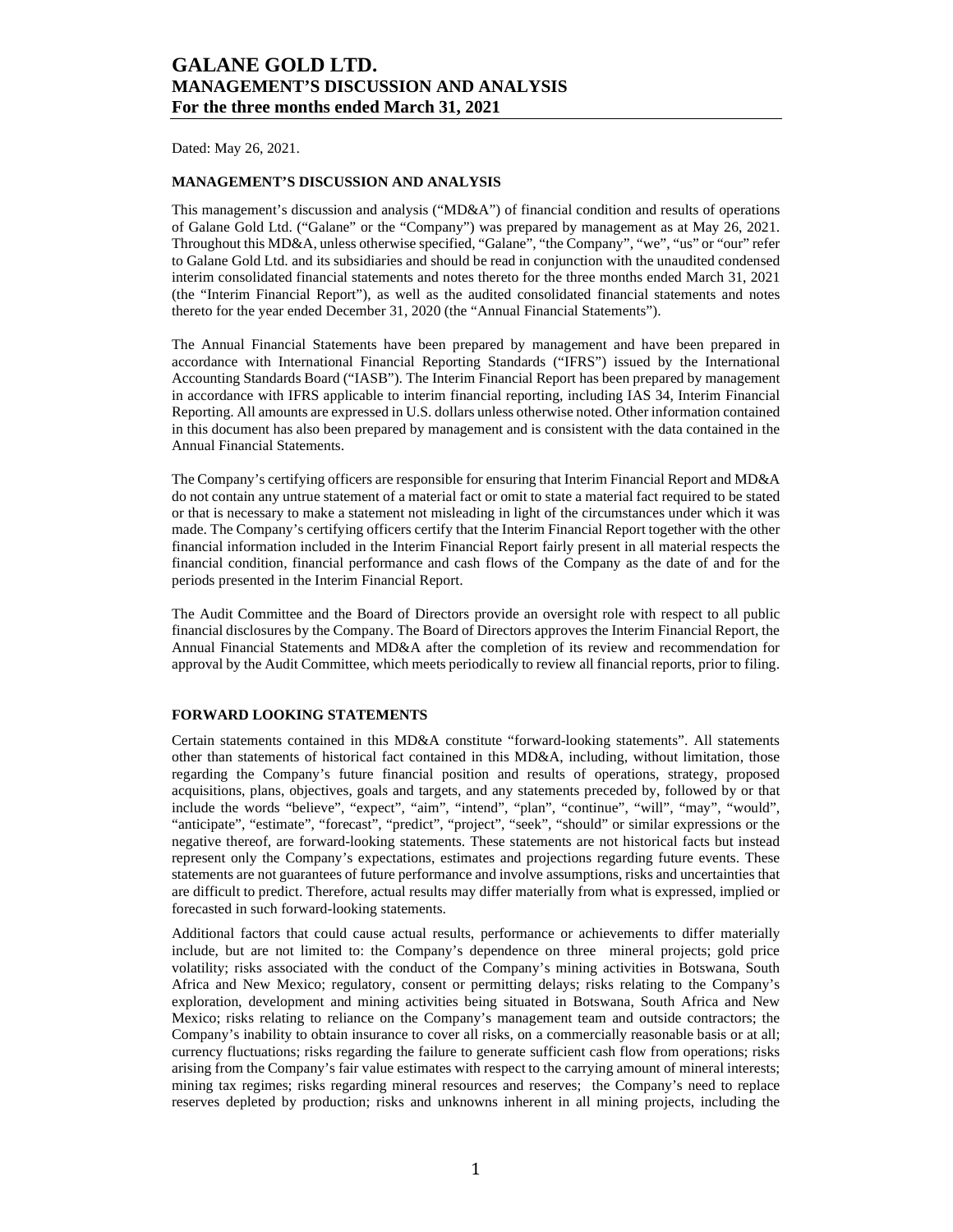inaccuracy of reserves and resources, metallurgical recoveries and capital and operating costs of such projects; contests over title to properties, particularly title to undeveloped properties; risks and expenses related to reclamation costs and related liabilities; lack of infrastructure; employee relations, labour unrest or unavailability; health risks in Africa; supply chain disruptions, major health issues, pandemics, and COVID-19; the Company's interactions with surrounding communities and artisanal miners; extensive laws and regulations governing the environment, health and safety; the Company's ability to successfully integrate acquired assets; risks related to ramping-up production; the speculative nature of exploration and development, including the risks of diminishing quantities or grades of reserves; development of the Company's exploration properties into commercially viable mines; risks related to climate change; risks related to information security; risk of using derivative instruments including credit risk, market liquidity risk and unrealized mark-to-market risk; stock market volatility; conflicts of interest among certain directors and officers; lack of dividends; lack of liquidity for shareholders of the Company; risks related to the market perception of junior gold companies; litigation risk; and difficulties in bringing actions and enforcing judgments for foreign investors. See "Risk Factors" in the Company's annual information form for the year ended December 31, 2020, a copy of which is available on the Company's SEDAR profile at www.sedar.com. Management provides forward-looking statements because it believes they provide useful information to readers when considering their investment objectives and cautions readers that the information may not be appropriate for other purposes. Consequently, all of the forward-looking statements made in this MD&A are qualified by these cautionary statements and other cautionary statements or factors contained herein, and there can be no assurance that the actual results or developments will be realized or, even if substantially realized, that they will have the expected consequences to, or effects on, the Company. These forward-looking statements are made as of the date of this MD&A and the Company assumes no obligation to update or revise them to reflect subsequent information, events or circumstances or otherwise, except as required by law.

The forward-looking statements in this MD&A are based on numerous assumptions regarding the Company's present and future business strategies and the environment in which the Company will operate in the future, including assumptions regarding gold prices, business and operating strategies, and the Company's ability to operate on a profitable basis.

## **MINERAL RESERVES AND RESOURCES**

Information of a technical and scientific nature that forms the basis of the disclosure in the MD&A has been approved by Kevin Crossling Pr. Sci. Nat., MAusIMM., Business Development Consultant for Galane Gold, and a "qualified person" as defined by National Instrument 43-101 – *Standards of Disclosure for Mineral Projects* ("NI 43-101").

All mineral reserves and mineral resources have been estimated in accordance with the standards of the Canadian Institute of Mining, Metallurgy and Petroleum and NI 43-101. All mineral resources are reported exclusive of mineral reserves. Mineral resources that are not mineral reserves do not have demonstrated economic viability. There is no guarantee that any of the mineral resources disclosed in the MD&A will be converted to mineral reserves. There is also no guarantee that any of the inferred mineral resources will be upgraded to measured or indicated mineral resources. Information on data verification performed on the mineral properties mentioned in this MD&A that are considered to be material mineral properties to the Company are contained in the Company's most recent annual information form and the current technical report for each of those properties, all available on the Company's SEDAR profile at www.sedar.com.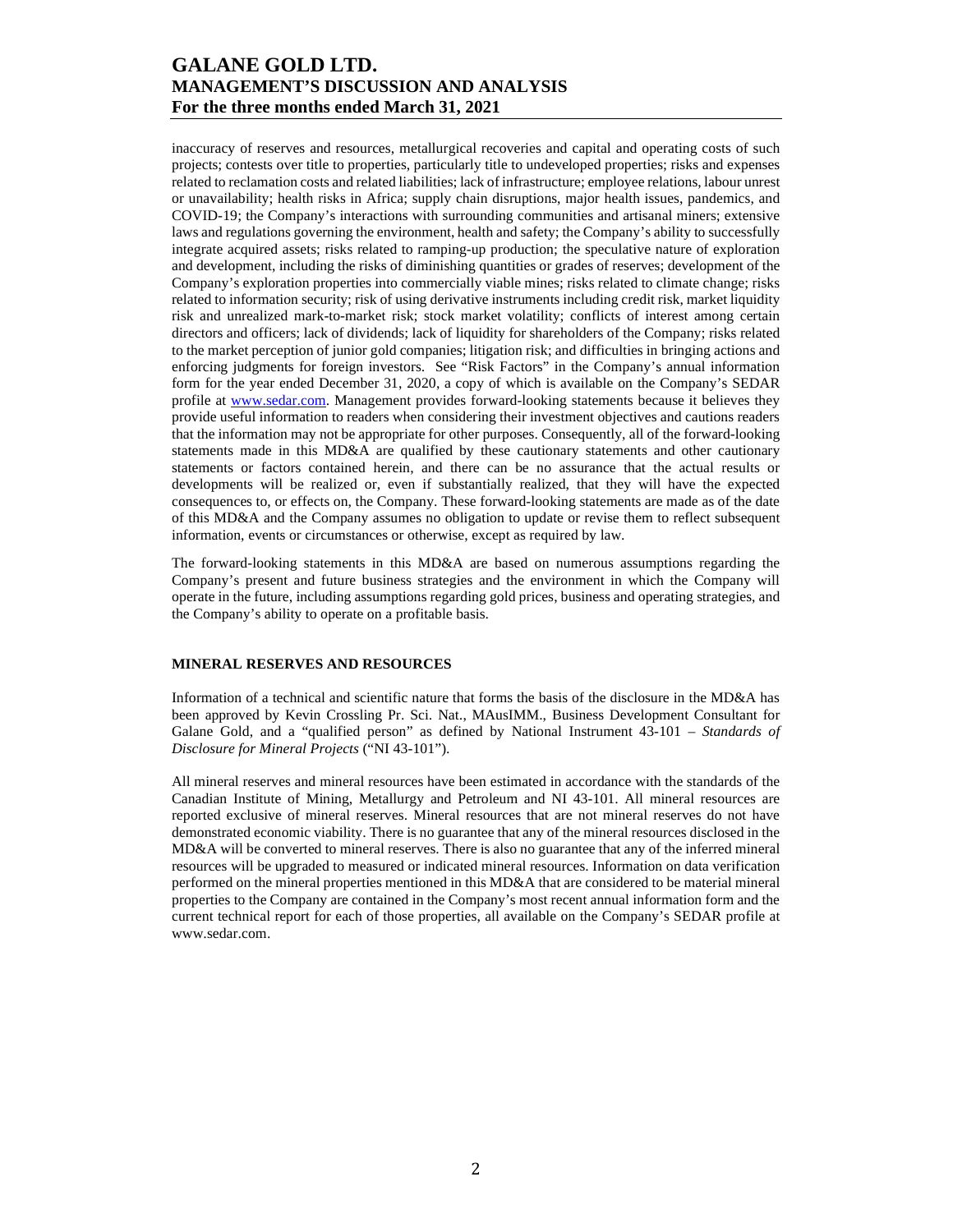### **CORPORATE OVERVIEW**

The Company's principal business activities are the exploration for, development of, and operation of gold mining properties. The Company operates through its wholly-owned subsidiary, Galane Gold Mines Ltd. ("GGM"), which in turn operates two mines: (a) a producing mine which also has the rights to certain mineral exploration tenements (the producing mine and mineral exploration tenements collectively, the "Mupane Property") located in the Republic of Botswana ("Botswana") through subsidiaries located in Botswana; and (b) a mine in the process of restarting and which has the rights to certain mineral exploration tenements (the mine and mineral exploration tenements collectively, the "Galaxy Property") located in the Republic of South Africa ("South Africa") through subsidiaries located in South Africa. The common shares in the capital of the Company (the "Common Shares") have been listed for trading on the TSX Venture Exchange (the "Exchange") under the symbol "GG" since September 6, 2011 and trade on the OTCQB in the United States under the trading symbol "GGGOF".

### **OUTLOOK**

The extent and duration of impacts that COVID-19 may have on the Company's ability to ship and sell gold dore and gold concentrate, on our suppliers and employees and on global financial markets going forward is not known at this time but could be material. As a result, the Company has not issued annual guidance for 2021.

### *Mupane*

The Company continues to operate while observing compliance with capacity and enhanced operating requirements mandated by the Republic of Botswana Government, including but not limited to social distancing, wearing of face masks, provision of hand sanitizer for employees and visitors, registration upon entry to site and temperature checks. The Company will continue to assess the viability of operating at the government mandated levels and look to manage production in line with any further easing or tightening of operating restrictions.

### *Galaxy*

The Company continues to operate while observing compliance with capacity and enhanced operating requirements mandated by the Republic of South Africa Government, including but not limited to social distancing, wearing of face masks, provision of hand sanitizer for employees and visitors, registration upon entry to site and temperature checks. The Company will continue to assess the viability of operating at the government mandated levels and look to manage production in line with any further easing or tightening of operating restrictions.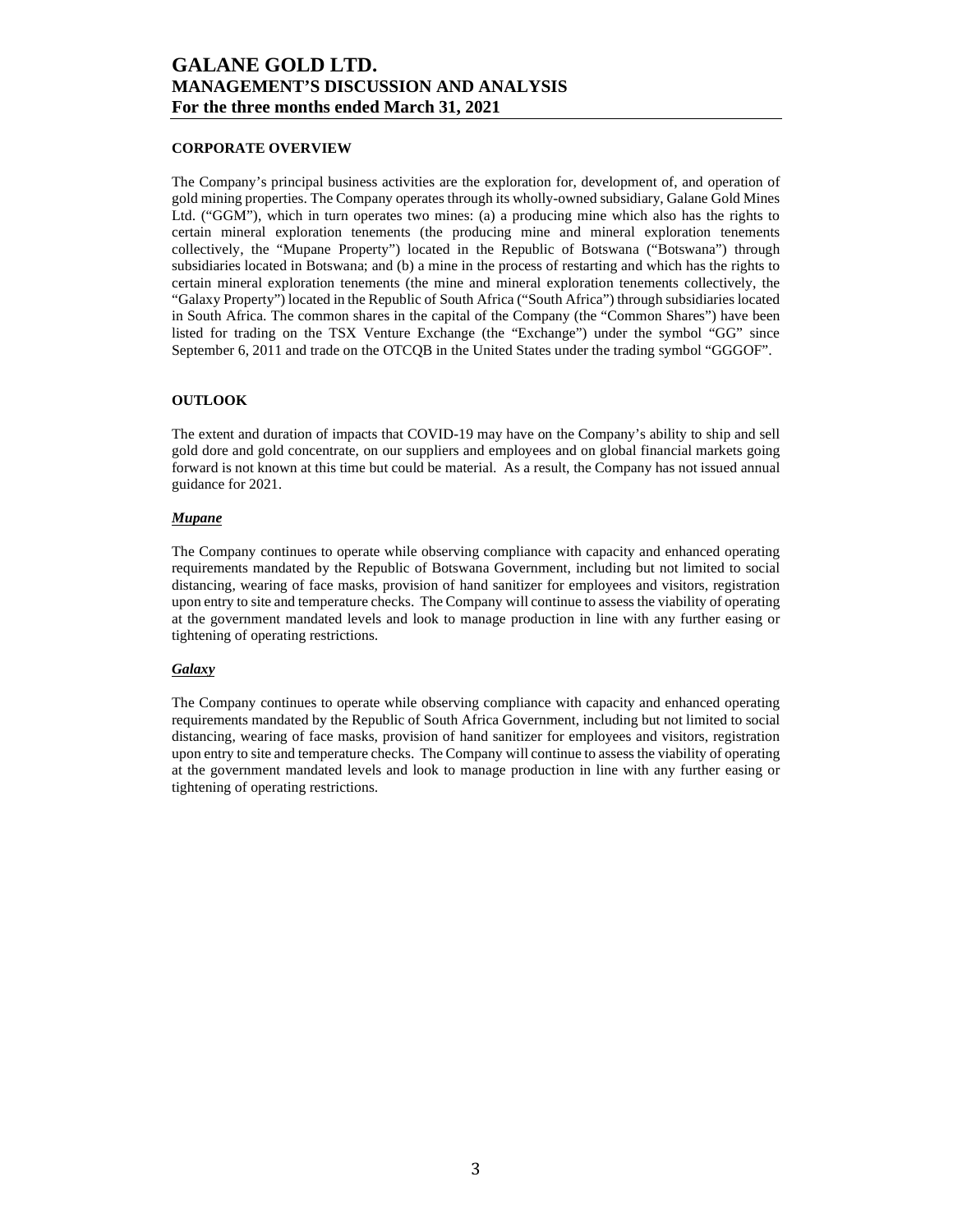### **DISCUSSION OF OPERATIONS**

### *For the three months ended March 31, 2021*

The following is an analysis of the Company's operating results for the three months ended March 31, 2021 ("Q1 2021").

### *Operating activity:*

Commentary regarding the Company's operating activity during Q1 2021:

### *Mining*

The following table sets forth certain key mining statistics for the Mupane Property:

|                                | 2021          |         | 2020         |         |                |                |         |              |
|--------------------------------|---------------|---------|--------------|---------|----------------|----------------|---------|--------------|
|                                |               | Q1      | <b>Total</b> | Q4      | Q <sub>3</sub> | Q <sub>2</sub> | Q1      | <b>Total</b> |
|                                | Ore $(t)$     | 48,207  | 48,207       | 64,309  | 70,837         | 59,532         | 67,368  | 262,046      |
| Mupane (Tau)                   | Grade $(g/t)$ | 1.89    | 1.89         | 2.05    | 2.31           | 2.58           | 2.64    | 2.39         |
|                                | Waste (t)     | 9,578   | 9,578        | 5,822   | 10,016         | 6,464          | 16,482  | 38,784       |
|                                | Ore $(t)$     | 40,043  | 40,043       | 15,365  | 21,485         | 4,283          | 4,012   | 45,145       |
| Dinokwe                        | Grade $(g/t)$ | 1.78    | 1.78         | 1.79    | 1.88           | 1.67           | 1.37    | 1.78         |
|                                | Waste (t)     | 251,743 | 251,743      | 230,174 | 509,357        | 241,524        | 106,870 | 1,087,925    |
|                                | Ore $(t)$     | 3,652   | 3,652        | 32,182  | 20,210         |                |         | 52,392       |
| Golden Eagle                   | Grade $(g/t)$ | 1.93    | 1.93         | 2.36    | 2.64           |                |         | 2.46         |
|                                | Waste (t)     | 10,979  | 10,979       | 8,162   | 4,852          | ۰              |         | 13,014       |
| Low Grade Stockpiles           | Ore $(t)$     | 46,174  | 46,174       |         |                | 12,105         | 1,527   | 13,632       |
|                                | Grade $(g/t)$ | 0.65    | 0.65         | ٠       |                | 1.44           | 1.28    | 1.42         |
| Monarch Slimes Dump /          | Ore $(t)$     | 34,917  | 34,917       | 39,687  | 85,512         | 83,605         | 69,465  | 278,269      |
| <b>Historic Tailings Dumps</b> | Grade (g/t)   | 0.89    | 0.89         | 0.66    | 0.73           | 0.78           | 1.26    | 0.87         |

The Company continued to mine from the Tau deposit at the Mupane Property and the Dinokwe open cut during Q1 2021, and continued reclamation of sands from historic tailings dumps and low grade ore from stockpiles located in close proximity to the Mupane property:

- Tau In Q1 2021, the Company continued mining in the main reef of the ore body with 48,207 tonnes at 1.89 g/t being mined (three months ended March 31, 2020 ("Q1 2020') – 67,368 tonnes at 2.64 g/t). The tonnes and grade for  $Q1 2021$  were lower than  $Q1 2020$  with mining activity during the quarter impacted by flooding of lower levels of the mine following substantial rainfall during Q1 2021 and the increasing mine depth at Tau.
- Dinokwe –For Q1 2021 the Company mined 251,743 tonnes of waste, and 40,043 tonnes of ore at a grade of 1.78 g/t (Q1 2020 – 106,870 tonnes of waste and 4,012 tonnes of ore at a grade of 1.37 g/t). The increase in ore mined for Q1 2021 is the due to mining in the main ore body during the quarter compared to Q1 2020 when the Dinokwe mine was only commencing development as an open cut ore body.
- Golden Eagle During Q1 2021 the Company mined 3,652 tonnes of ore at an average grade of 1.93 g/t., with mining activities restricted by flooding due to the substantial rainfall experienced during Q1 2021. There was no mining activity at Golden Eagle underground during Q1 2020.
- Monarch/Historic Tailings In Q1 2021, the Company transported 34,917 tonnes of historic tailings at an average grade of 0.89 g/t, (Q1 2020- 69,465 tonnes of Monarch slimes at 1.26 g/t) with the hauling of historic tailings for Q1 2021 lower due to restricted access as compared to the Monarch sands.

In addition, the Company is currently processing ore from its previously mined low-grade stockpiles, which are located next to the Golden Eagle mine, Signal Hill and Molomolo. In Q1 2021, the Company reclaimed 46,174 tonnes of low-grade ore stockpiles at an average grade of 0.65 g/t (Q1 2020 – 1,527 tonnes at 1.28 g/t) with trucks previously used to haul Monarch slimes having been reassigned to lowgrade stockpile reclamation.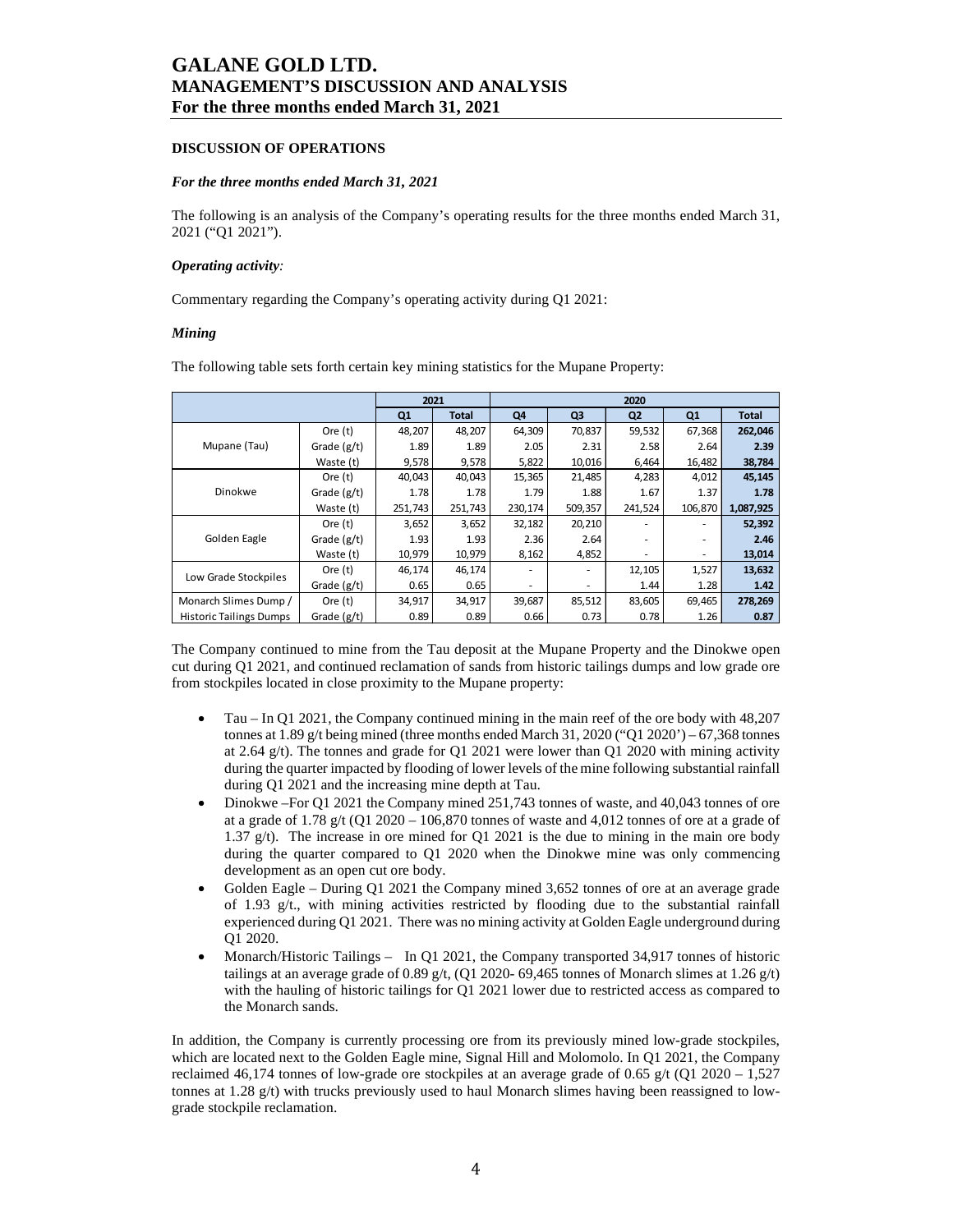### *Processing*

The following table sets forth certain key processing statistics at the Mupane Property:

|                   |     | 2021           |              |         | 2020    |                |         |              |
|-------------------|-----|----------------|--------------|---------|---------|----------------|---------|--------------|
|                   |     | Q <sub>1</sub> | <b>Total</b> | Q4      | Q3      | Q <sub>2</sub> | Q1      | <b>Total</b> |
| <b>Ore milled</b> |     | 170.780        | 170.780      | 166.087 | 194,906 | 157,644        | 144.853 | 663.490      |
| Head grade        | g/t | 1.31           | 1.31         | 1.77    | 1.63    | 1.52           | 2.08    | 1.74         |
| Recovery          | %   | 77.6%          | 77.6%        | 75.4%   | 75.6%   | 74.0%          | 70.4%   | 73.8%        |
| Gold production   | ΟZ  | 5,600          | 5.600        | 7.122   | 7.738   | 5,691          | 6.818   | 27,369       |

Gold production in Q1 2021 was 5,600 ounces compared to 6,818 ounces in Q1 2020. The ore milled for Q1 2021 was 171kt (Q1 2020 – 145kt). The grade in Q1 2021 of 1.31 g/t was below the grade for Q1 2020 of 2.08 g/t and was reflective of the feedstock available, with the feed impacted by the reclamation of low-grade stockpiles with a grade lower than the previously recovered Monarch sands. The recovery for Q1 2021 of 77.6% was above the recovery for Q1 2020 of 70.4%. The increased recovery was reflective of the increased hard rock feed of the ore processed for Q1 2021.

#### *Revenue and earnings from mining operations*

The table below outlines the revenue and earnings from mining operations on a total dollar basis, and on a per ounce of gold sold basis:

|                                                                           | Q1 2021      | Q1 2020     |
|---------------------------------------------------------------------------|--------------|-------------|
| Revenue (000)                                                             | \$<br>10,070 | \$<br>9,474 |
| Gold sold (oz.)                                                           | 5,685        | 6,105       |
| Earnings from<br>mining operations<br>(000)                               | \$<br>891    | \$<br>871   |
| Operating cash cost<br>excluding royalties<br>$(\frac{\csc(1)}{2})^{(1)}$ | \$<br>1,391  | \$<br>1,037 |

Note:

(1) Operating cash cost excluding royalties per ounce is a non-GAAP measure. See "Supplemental Information to Management's Discussion and Analysis".

In the Q1 2021, the Company generated \$10.1 million in revenue from the sale of 5,685 ounces of gold plus incidental silver at an average combined price of \$1,771 per ounce and earnings from mining operations of \$0.9 million. This compares to \$9.5 million in revenue from the sale of 6,105 ounces of gold plus incidental silver at an average combined price of \$1,552 per ounce and earnings from mining operations of \$0.9 million in Q1 2020.

The reason for the change in earnings from mining operations from Q1 2021 to Q1 2020 is a result of several factors:

- Gold sales for Q1 2021 were 420 ounces less than in Q1 2020. The impact of the decreased ounces sold was offset by an increase in the average gold price achieved of \$219 per ounce, resulting in an overall revenue increase of \$0.6 million compared to Q1 2020.
- Mining costs in Q1 2021 were \$3.4 million compared to \$3.0 million in Q1 2020. The increase in mining costs is due to an increase in tonnes mined for the quarter with 173kt mined in Q1 2021, compared to 142kt for Q1 2020.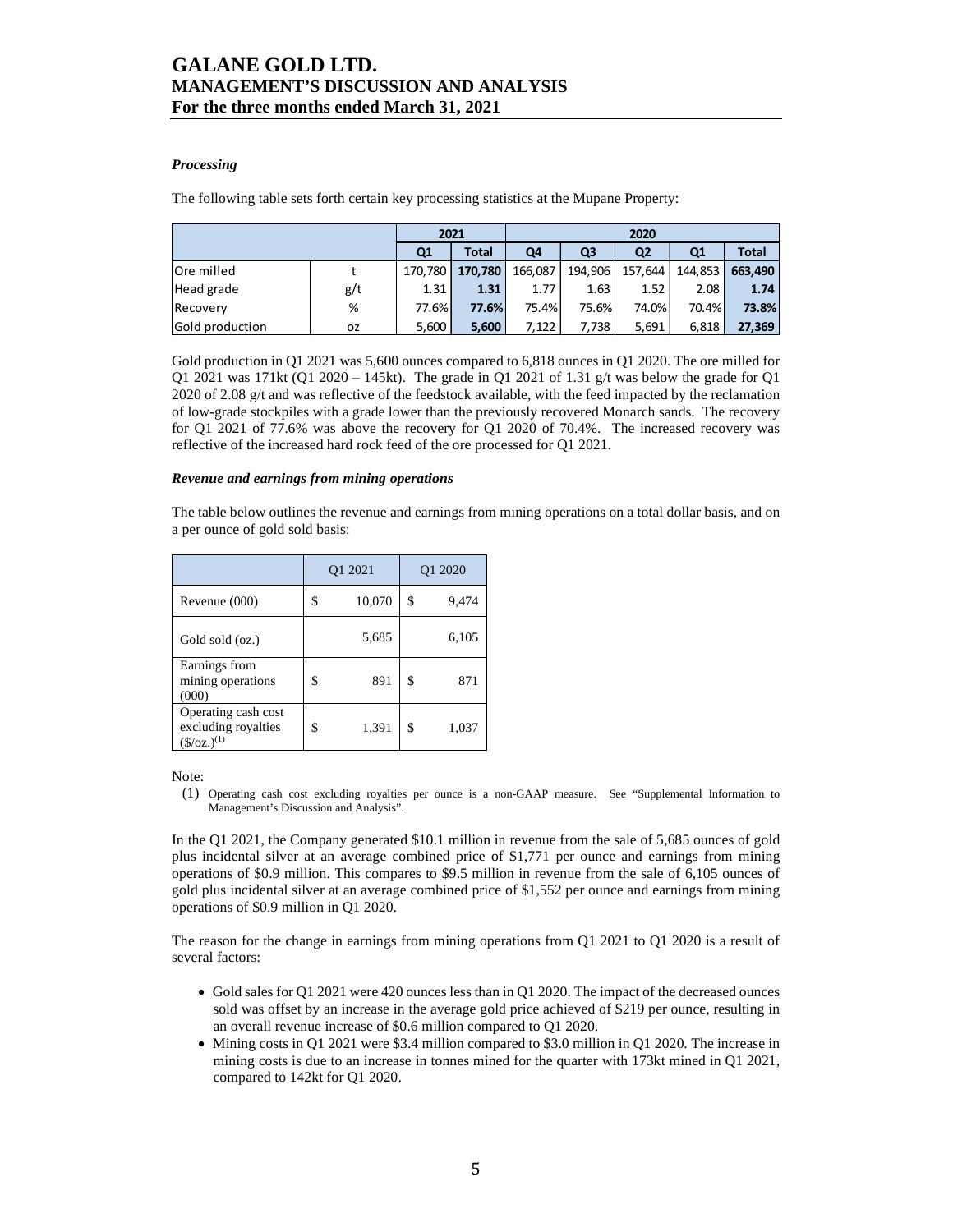- Processing costs in Q1 2021 were \$4.0 million compared with \$3.4 million in Q1 2020. The actual tonnes milled increased from 144,853 tonnes in Q1 2020 to 170,780 tonnes in Q1 2021 with costs increasing proportionately to the increase in feed tonnes.
- General and administration costs in Q1 2021 were \$0.8 million compared to \$0.9 million in Q1 2020.
- Depreciation and amortization expense was \$0.9 million in Q1 2021 compared to \$1.4 million in Q1 2020. The amortization for Q1 2021 was impacted by a \$0.8 million decrease in Tau amortization, offset by an increase in Dinokwe pre-stripping amortization of \$0.5 million. Depreciation on property, plant and equipment decreased by \$0.1 million for the Q1 2021.

As a result of the above factors the operating cash cost per ounce excluding royalties in Q1 2021 was \$1,391 compared to \$1,037 per ounce in Q1 2020.

### *Results*

The Company's earnings (loss) comprised of:

|                                                  |    | Q1 2021    | Q1 2020         |
|--------------------------------------------------|----|------------|-----------------|
| Earnings from mining                             | \$ | 890.559    | \$<br>870,700   |
| operations                                       |    |            |                 |
| Corporate general and                            |    |            |                 |
| administrative costs                             |    | (773,058)  | (496, 502)      |
| Stock-based compensation                         |    | (12,529)   | (58, 888)       |
| Foreign exchange gain (loss)                     |    | 127,932    | 1,227,339       |
| Interest on long term debt                       |    | (105, 544) | (160,004)       |
| Other financing costs                            |    | (86,290)   | 606,320         |
| Galaxy on-going costs                            |    | (385, 374) | (293, 611)      |
| Other income (expenses)                          |    | (24, 587)  | (35,778)        |
|                                                  |    |            |                 |
| Net<br>$(\text{loss})$<br>earnings<br>the<br>for |    |            |                 |
| period                                           | S  | (368.891)  | \$<br>1.659.576 |

Other financing costs increased by \$0.7 million for Q1 2021 with Q1 2020 impacted by income of \$0.7 million related to the revaluation of the warrants denominated in foreign currency while there were no outstanding warrants during Q1 2021.

Corporate general and administrative costs increased by \$0.3 million for Q1 2021, with professional fees increasing \$0.2 million relating to business development undertaken during the quarter, and management fees increasing by \$0.1 million with the resumption of a bonus accrual for the current year.

The foreign exchange gain for Q1 2020 was impacted by significant devaluation of currencies against the US dollar during the quarter as the COVID-19 pandemic was unfolding, while exchange rates for Q1 2021 have remained more stable during this period.

Corporate general and administration costs are comprised of the following:

|                    | Q1 2021 |         |    | O <sub>1</sub> 2020 |
|--------------------|---------|---------|----|---------------------|
| Professional fees  | \$      | 332,390 | \$ | 110,280             |
| Management fees to |         |         |    |                     |
| officers           |         | 298,225 |    | 169,865             |
| Investor relations |         | 47,630  |    | 46,552              |
| Corporate general  |         |         |    |                     |
| and administration |         | 94,813  |    | 169,805             |
|                    |         | 773,058 |    | 496.502             |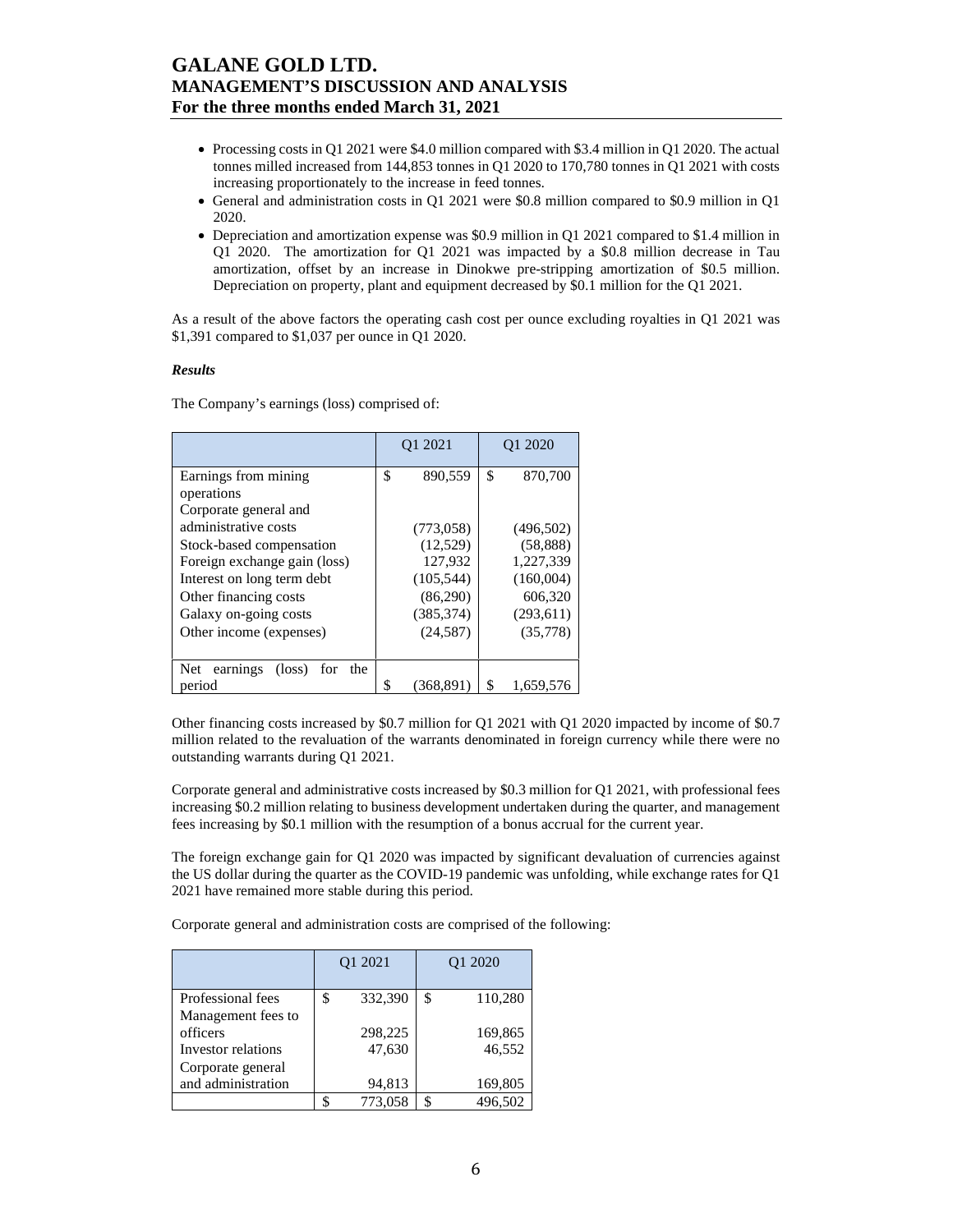## **SUMMARY OF FINANCIAL POSITION**

Selected Consolidated Statement of Financial Position Data:

|                            | March 31,<br>2021 | December 31.<br>2020 | September 30.<br>2020 | June 30,<br>2020 |
|----------------------------|-------------------|----------------------|-----------------------|------------------|
|                            | \$                | \$                   | \$                    | S                |
| Total current assets       | 9,408,535         | 11,560,086           | 12,296,919            | 10,107,858       |
| Total current liabilities  | 24,035,650        | 23,996,806           | 21,404,293            | 23, 274, 143     |
| Working capital deficit    | (14,627,115)      | (12, 436, 720)       | (9,107,374)           | (13, 166, 285)   |
| Non-current assets         | 44, 285, 857      | 42,586,905           | 39,535,357            | 38, 355, 067     |
| Non-current liabilities    | 6,200,674         | 6,335,755            | 10,638,000            | 10,864,398       |
| Total shareholders' equity | 23,458,068        | 23,814,430           | 19,789,983            | 14,324,384       |

|                            | March 31,      | December 31. | September 30, | June 30,    |
|----------------------------|----------------|--------------|---------------|-------------|
|                            | 2020           | 2019         | 2019          | 2019        |
|                            | \$             | \$           | \$            |             |
| Total current assets       | 7,766,249      | 9,345,569    | 9,304,363     | 9,510,559   |
|                            |                |              |               |             |
| Total current liabilities  | 21,098,020     | 23,663,805   | 15,789,107    | 17,338,010  |
| Working capital deficit    | (13, 331, 771) | (14,318,236) | (6,484,744)   | (7,827,451) |
| Mining assets              | 38.867.449     | 38,912,824   | 39.784.421    | 39,855,606  |
| Non-current liabilities    | 10,898,590     | 11,675,964   | 19,790,681    | 19,056,410  |
| Total shareholders' equity | 14,637,088     | 12,918,624   | 13,508,996    | 12,971,745  |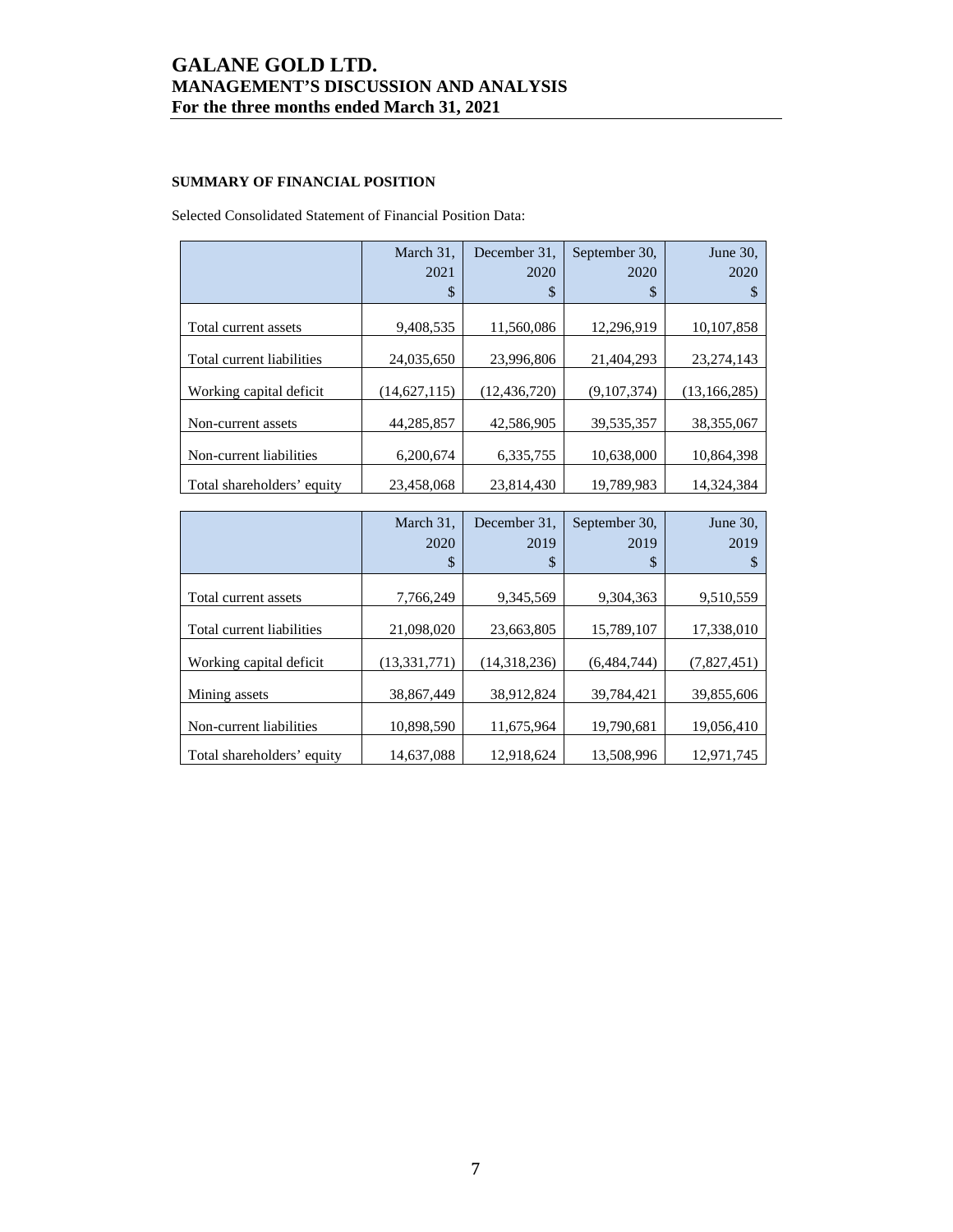As at the end of Q1 2021, there was a working capital deficiency of \$14.6 million, an increase of \$2.2 million from the end of Q4 2020. The increase in working capital deficiency was mainly due to the following movements in total current liabilities and cash balance:

- A cash balance decrease of \$2.1 million.
- Trade and other receivables remained consistent at \$2.0 million, however an increase of \$0.2 million in prepaid expenses was offset by a decrease of \$0.1 million in trade receivables and \$0.1 million in taxes recoverable.
- An increase of \$0.1 million for inventories, with an increase of \$0.1 million in gold in process offset by a decrease of \$0.1 million in stores inventory.
- Accounts payable and accrued liabilities increased by \$1.2 million with trade payables increasing \$1.0 million, with a \$0.5 million increase at Mupane, \$0.4 million increase at Galaxy and \$0.1 million increase at Galane. Accrued liabilities increased by \$0.2 million with the resumption of a bonus accrual in the current year.
- A decrease of \$1.1 million in interest bearing loans and borrowings in Q1 2021, with a decrease of \$0.6 million in deferred royalties, a decrease of \$0.6 million for the Barak loan facility and a \$0.1 million decrease in lease liabilities, offset by an increase of \$0.1 million due to the reallocation of Barak royalty payable to current.

As at the end of Q1 2021, non-current liabilities decreased \$0.1 million with a \$0.1 million decrease in lease liabilities, and a \$0.1 million decrease in Barak royalty payable with a reallocation to current, offset by an increase in rehabilitation provision of \$0.1 million.

Total shareholders' equity in Q1 2021 decreased by \$0.4 million primarily due to the loss for the quarter of \$0.4 million.

## **LIQUIDITY, CAPITAL RESOURCES AND GOING CONCERN**

The Company defines capital as consisting of shareholders' equity, being made up of issued capital stock, contributed surplus and deficit and long-term debt. The Company's objectives when managing capital are primarily to support the creation of shareholder value, but also to ensure that the Company is able to meet its financial obligations as they become due. The Company has not declared or paid any dividends on its Common Shares.

In order to fund the business activities intended in its current business plan, management expects that the Company's Mupane mining operations will continue to provide positive cash flow from its operations that is more than sufficient to support its corporate expenses, capital expenditure requirements and exploration activities, subject to the Going Concern commentary below related to the current uncertain impact of COVID-19 on the operating environment. As described above under "Summary of Financial Position", at March 31, 2021, the Company had a working capital deficiency of \$14.6 million and generated cash flows from operations of \$2.0 million for the period ended March 31, 2021.

The revenue of the Company is dependent upon the spot price of gold. At the current level of operating costs, the Company will continue to generate positive cash flow on an annual basis from operations even if there was a 10% reduction in the spot price of gold as at the date of this MD&A.

The Company's officers and senior management take full responsibility for managing the Company's capital and do so through monthly meetings and regular review of financial information. The Company's Board of Directors is responsible for overseeing this process.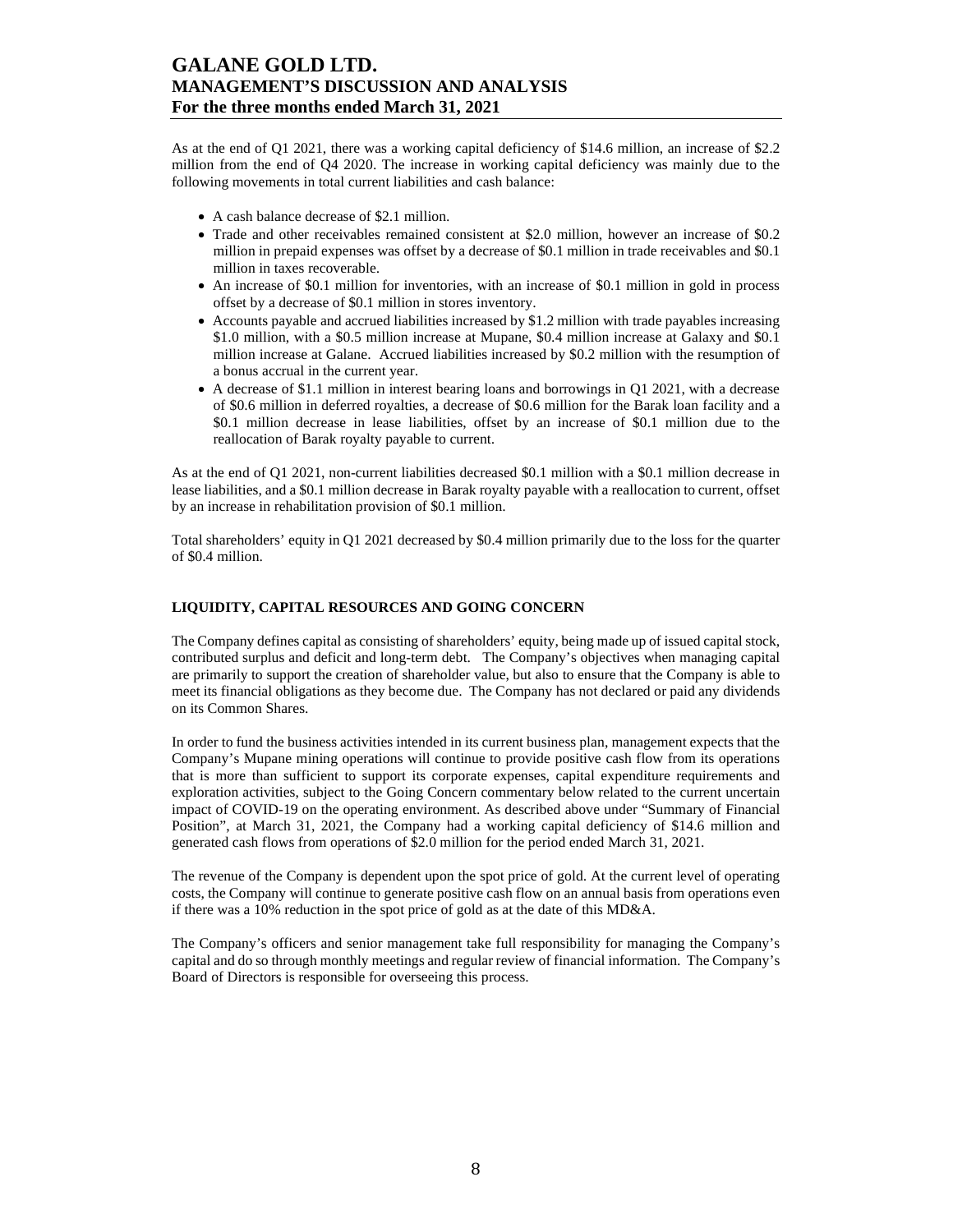### *Going Concern*

The Interim Financial Report was prepared using international financial reporting standards that are applicable to a going concern.

During the three months ended March 31, 2021, several measures continue to be in place in Botswana, South Africa and the rest of the world in response to the increased impact from COVID-19. The Company continues to operate while observing compliance with capacity and enhanced operating requirements as mandated by the Republic of Botswana Government and Republic of South Africa Government, including but not limited to social distancing, wearing of face masks, provision of hand sanitizer for employees and visitors, registration upon entry to site and temperature checks. While the impact of COVID-19 is expected to be temporary, the current circumstances are dynamic and the impacts on our business operations, including the duration and impact on our future production, cannot be reasonably estimated at this time and we anticipate this could have an adverse impact on the Company's financial position, results of operation and cash flows. The Company's liquidity and ability to continue as a going concern may also be impacted.

As at March 31, 2021, the Company had a working capital deficiency (current assets less current liabilities) of \$14.6 million compared to a deficiency of \$12.4 million at December 31, 2020.

The working capital deficiency includes deferred royalties of \$4.8 million now classified as a current liability. During 2020, the Company entered into discussions with the Government of Botswana to reschedule the repayment of the outstanding balance, however, with the current focus on the COVID-19 shutdown of non-essential services in the country, these discussions have not yet concluded.

The impact of the COVID-19 pandemic, and the Company's financial position, result in material uncertainties which may give rise to significant doubt as to the ability of the Company to continue as a going concern. Because of these uncertainties, there can be no assurance that the measures that management is taking to mitigate the Company's liquidity position and the impact of the COVID-19 pandemic will be successful.

The ongoing strength in gold prices and positive operating performance at the Mupane mine have resulted in earnings from mining operations of \$0.9 million for the three months ended March 31, 2021, compared to \$0.9 million for the same period in 2020, with cashflow from operations of \$2.0 million for the three months ended March 31, 2021, compared to \$0.8 million for the same period in 2020. The Company has no material commitments for capital expenditures at the Mupane or Galaxy mine as of March 31, 2021.

The current commodity price and exchange rate environment can be volatile, which may have an impact on the Company's cash flows. Despite the higher gold price currently being realized, the Company continues to review its near term operating plans and to take steps to reduce costs and maximize cash flow generated from operations.

The Interim Financial Report does not reflect adjustments to the carrying values of the assets and liabilities, the reported revenues and expenses, and the balance sheet classifications used, that would be necessary if the Company were unable to realize its assets and settle its liabilities as a going concern in the normal course of operations. Such adjustments could be material.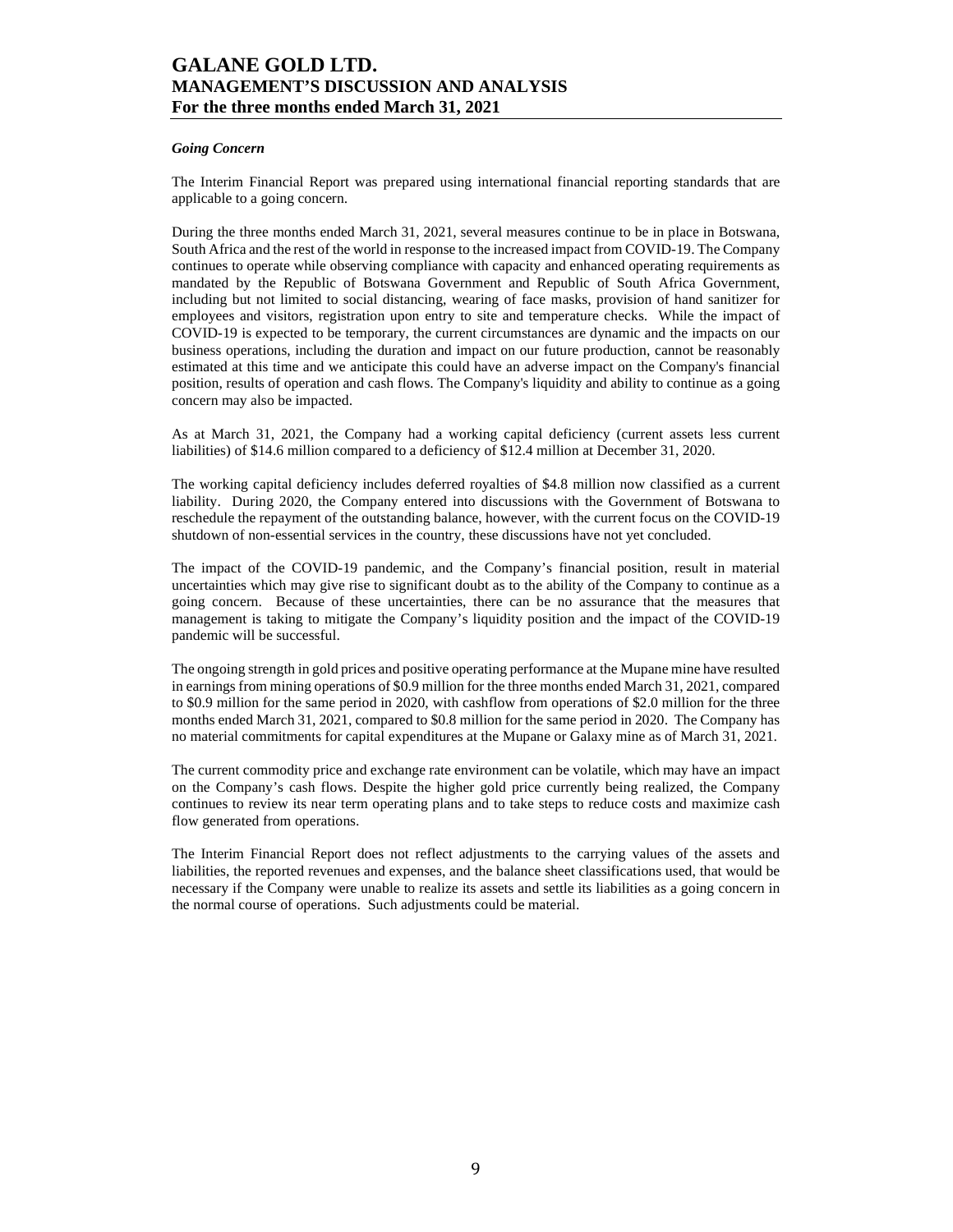## **SUMMARY OF QUARTERLY RESULTS**

The following table summarizes the Company's selected quarterly information for each of the eight most recently completed quarters:

|                                     | Three months ended |              |               |             |  |  |  |  |  |
|-------------------------------------|--------------------|--------------|---------------|-------------|--|--|--|--|--|
|                                     | March 31,          | December 31. | September 30, | June 30,    |  |  |  |  |  |
|                                     | 2021               | 2020         | 2020          | 2020        |  |  |  |  |  |
|                                     | \$                 | \$           | \$            | S           |  |  |  |  |  |
| Revenue                             | 10,069,739         | 14,292,821   | 14,927,120    | 10,375,274  |  |  |  |  |  |
| Total mining costs                  | (9,179,180)        | (9,494,611)  | (11,390,341)  | (8,395,220) |  |  |  |  |  |
| Non-mining expenses                 | (1,259,450)        | (821, 267)   | (4,348,516)   | (2,370,808) |  |  |  |  |  |
| (Loss) earnings                     | (368, 891)         | 3,976,943    | (811, 737)    | (390, 754)  |  |  |  |  |  |
| (Loss) earnings per share           |                    |              |               |             |  |  |  |  |  |
| Basic                               | (0.00)             | 0.02         | (0.00)        | (0.00)      |  |  |  |  |  |
| Diluted                             | (0.00)             | 0.02         | (0.00)        | (0.00)      |  |  |  |  |  |
| Total assets at end of quarter      | 53,694,392         | 54,146,991   | 51,832,276    | 48,462,925  |  |  |  |  |  |
| Total liabilities at end of quarter | 30,236,324         | 30,332,561   | 32,042,293    | 34,138,541  |  |  |  |  |  |
| Total equity at end of quarter      | 23,458,068         | 23,814,430   | 19,789,983    | 14,324,384  |  |  |  |  |  |

|                                     |             | Three months ended |               |              |  |
|-------------------------------------|-------------|--------------------|---------------|--------------|--|
|                                     | March 31,   | December 31.       | September 30, | June 30,     |  |
|                                     | 2020        | 2019               | 2019          | 2019         |  |
|                                     | \$          | \$                 | \$            | S            |  |
| Revenue                             | 9,473,565   | 9,038,969          | 12,462,310    | 11,424,704   |  |
| Total mining costs                  | (8,602,865) | (9,778,762)        | (10,888,260)  | (10,603,441) |  |
| Non-mining expenses                 | 788,876     | (1,482,536)        | (1,089,606)   | (658, 639)   |  |
| Earnings (loss)                     | 1,659,576   | (2,222,329)        | 484,444       | 162,624      |  |
| Earnings (loss) per share           |             |                    |               |              |  |
| <b>Basic</b>                        | 0.01        | (0.01)             | 0.00          | 0.00         |  |
| Diluted                             | 0.01        | (0.01)             | 0.00          | 0.00         |  |
| Total assets at end of quarter      | 46,633,698  | 48,258,393         | 49,088,784    | 49, 366, 165 |  |
| Total liabilities at end of quarter | 31,996,610  | 35,339,769         | 35,579,788    | 36,394,420   |  |
| Total equity at end of quarter      | 14,637,088  | 12,918,624         | 13,508,996    | 12,971,745   |  |

**Note:** 

(1) Information for all periods is presented in accordance with IFRS applicable to interim financial reporting and in U.S. dollars.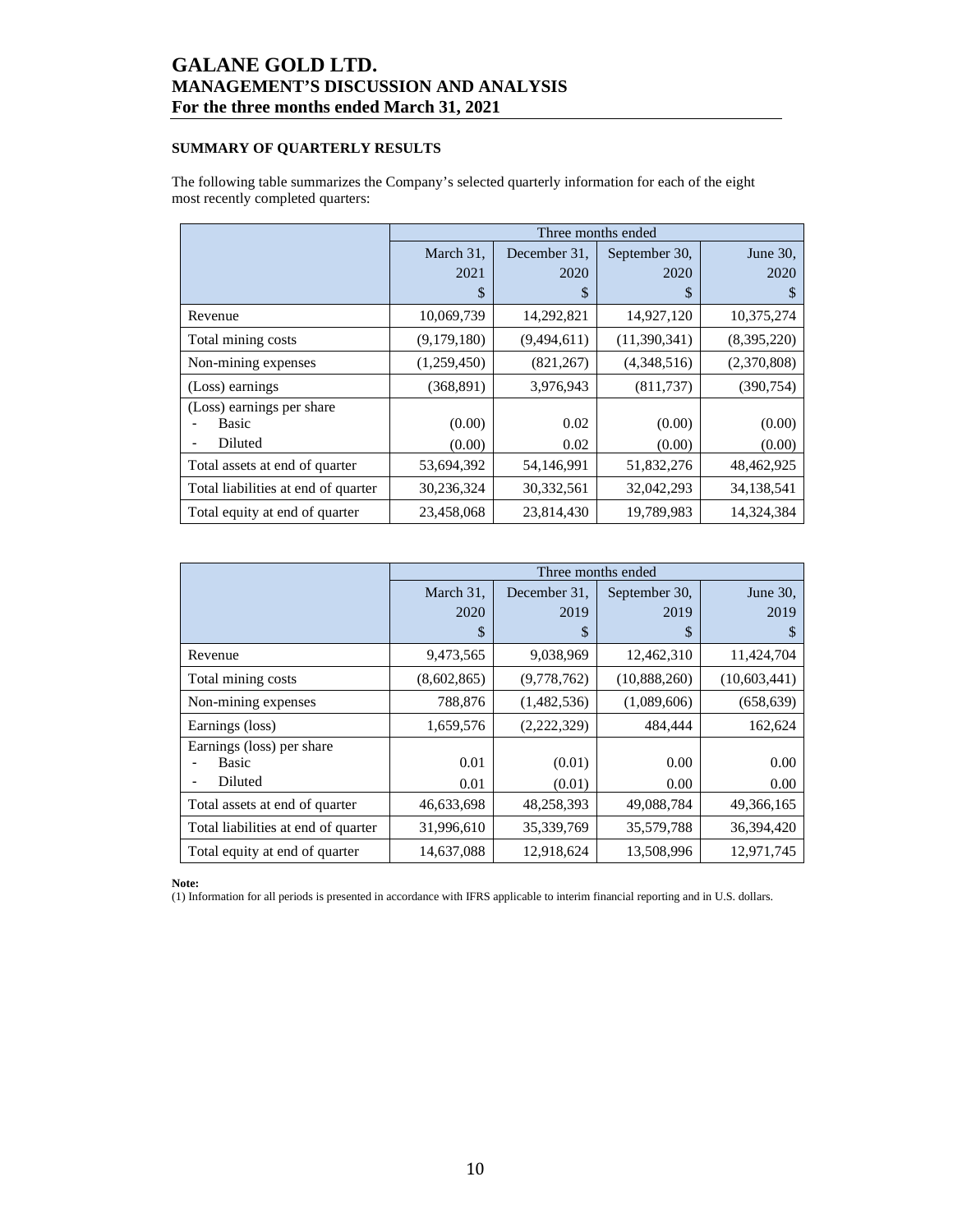### **FINANCIAL INSTRUMENTS**

The Company's financial instruments consist of cash, trade and other receivables, accounts payable and accrued liabilities, interest bearing loans and borrowing, and warrants denominated in foreign currencies. The fair value of the Company's trade and other receivables, and accounts payable and accrued liabilities approximate their carrying value. The Company's other financial instruments, specifically interest bearing loans and borrowings are recorded at amortized cost using the effective interest rate method.

Credit risk is the risk that one party to a financial instrument will cause a loss for the other party by failing to discharge an obligation. The Company is subject to normal industry credit risks. The credit risk related to the trade receivable is considered minimal as gold and gold concentrate is sold to creditworthy major banks and offtake partners and settled promptly, usually within the following month, and the other receivable balance consists of amounts outstanding on tax credits from governmental authorities, each of which are expected to be paid in the near term at face value. Management believes that the Company's exposure to credit risk is minimal.

Liquidity risk is the risk that an entity will encounter difficulty in meeting obligations associated with financial liabilities. The Company's approach to managing liquidity risk is to try to ensure that it will have sufficient liquidity to meet liabilities when due. As at March 31, 2021, the Company had current assets of \$9,408,535 (December 31, 2020 - \$11,560,086) to settle current liabilities of \$24,035,650 (December 31, 2020 - \$23,996,806). See "Liquidity and Capital Resources" section for further commentary on the Company's liquidity risks.

Interest risk is the risk that the fair value of future cash flows will fluctuate as a result of changes in market risk.

Currency risk is the risk that the fair value or future cash flows of a financial instrument will fluctuate because of changes in foreign exchange rates. The Company's operations are in Botswana, South Africa and Canada and its presentation currency is U.S. dollars. The international nature of the Company's operations results in foreign exchange risk as transactions are denominated in foreign currencies, including the Botswana Pula, the South African Rand and Canadian Dollars. The operating results and the financial position of the Company are reported in U.S. dollars. The fluctuations of the operating currencies in relation to the U.S. dollar will, consequently, have an impact upon the reported results of the Company and may also affect the value of the Company's assets and liabilities. The Company monitors the volatility of foreign exchange rates and will hedge its currency risk if it determines that the need arises.

Market risk is the risk that the fair values of financial instruments or that the Company's future cash flows will fluctuate because of changes in market commodity rates. The Company's efforts are currently focused on the production of gold. As such, the Company's future cash flows and valuation of its mineral assets will be exposed to market risk on the price fluctuations of gold as a commodity.

#### **ISSUED AND OUTSTANDING SHARE CAPITAL**

The Company's authorized capital consists of an unlimited number of Common Shares, of which 314,993,460 Common Shares are issued and outstanding as of the date of this MD&A.

The Company adopted a stock option plan (the "Option Plan"). Under the terms of the Option Plan, officers, directors, employees and consultants are eligible to receive grants of stock options to purchase Common Shares for a period of up to ten years from the date of grant, provided that the number of Common Shares reserved for issuance may not exceed 10% of the total issued and outstanding Common Shares at the date of the grant. As of the date of this MD&A, subject to the terms of the Option Plan, options to purchase 12,700,000 Common Shares are outstanding and options to purchase 18,799,346 Common Shares are available for grant.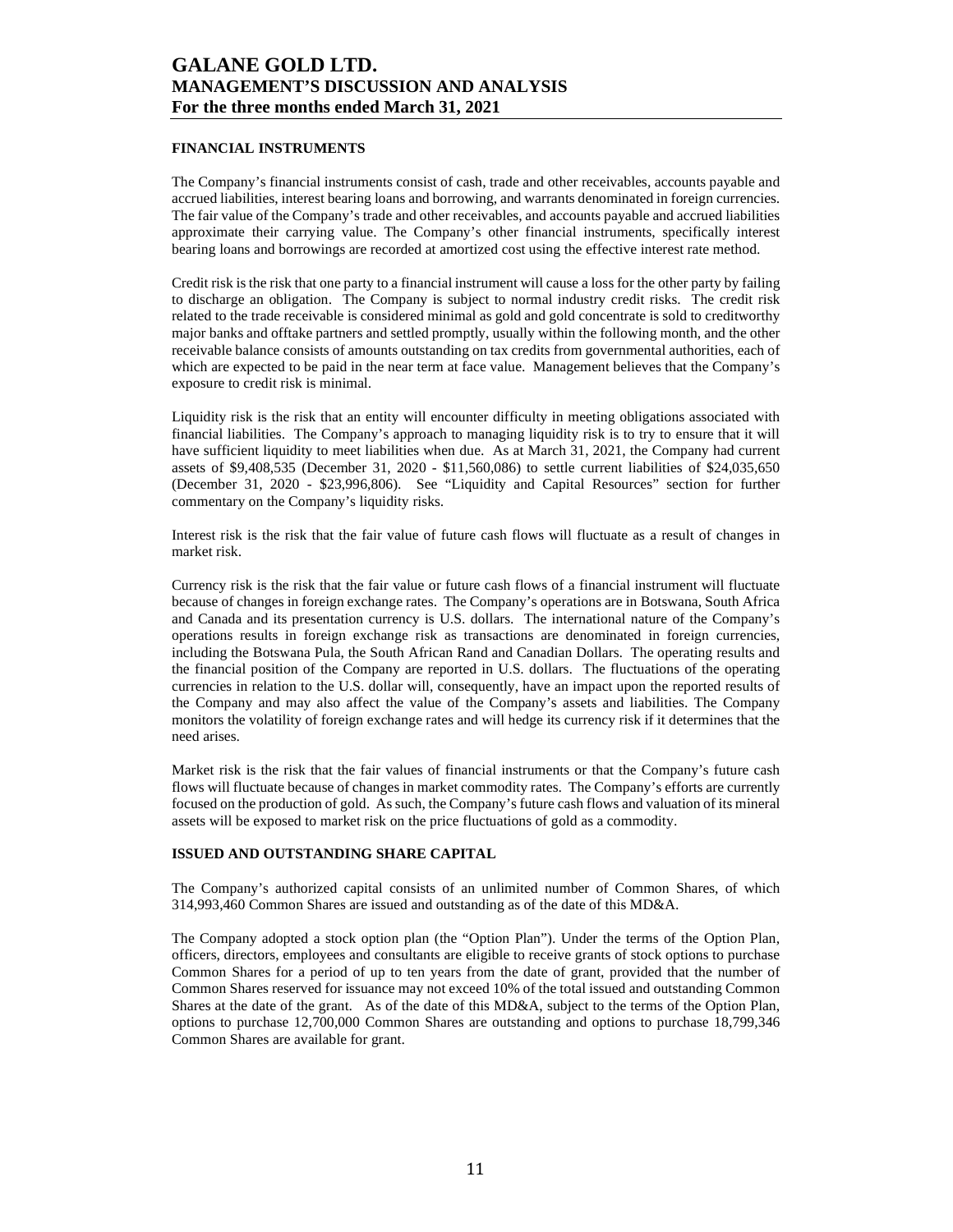The Company adopted a share purchase plan ("SPP") on June 12, 2012. Under the terms of the SPP, each participating officer, director, or employee that has been employed with the Company or its subsidiaries for at least six months is entitled to receive the matching number of Common Shares acquired pursuant to the SPP at no cost to such officer, director or employee. Subject to certain conditions, such deferred matching shares will be issued to the participating officers, directors or employees over a three-year period following the date of the purchase of the qualifying shares. As of the date of this MD&A, no deferred matching shares are owed to the participating officers, directors and employees of the Company.

The Company has adopted a deferred share unit plan (the "DSU Plan"). Subject to adjustment in certain circumstances, the maximum aggregate number of Common Shares that may be reserved for issuance pursuant to the DSU Plan is 13,262,888 Common Shares. As of the date of this MD&A, subject to the terms of the DSU Plan, participating officers, directors, employees and consultants of the Company may be issued an aggregate of up to 7,170,046 Common Shares pursuant to outstanding deferred share units awarded under the DSU Plan and 1,125,782 Common Shares have been issued under the DSU Plan.

On May 19, 2021, in connection with the Summit Acquisition and 2021 Private Placement (as both terms are defined below) (see "Subsequent Events" section), the Company issued 44,028,700 2021 Warrants (as defined below), and 16,000,000 Summit Acquisition Warrants (as defined below), with each such warrant entitling the holder thereof to acquire one Common Share at an exercise price of C\$0.30 until May 19, 2024. As of the date hereof, all 44,028,700 2021 Warrants and all 16,000,000 Summit Acquisition Warrants remain outstanding.

On May 19, 2021, in connection with the 2021 Private Placement (see "Subsequent Events" section), the Company issued 3,048,602 broker warrants ("2021 Broker Warrants"), with each 2021 Broker Warrant entitling the holder thereof to acquire one Common Share at an exercise price of C\$0.22 until May 19, 2023. As of the date hereof, all 3,048,602 2021 Broker Warrants remain outstanding.

### **DEBENTURES**

As part of the acquisition of the Galaxy Property in 2015, the Company issued approximately \$2.4 million aggregate principal amount of unsecured convertible debentures (the "Galaxy Debentures") to settle outstanding debt or contractual obligations owed by Galaxy Gold Mining (Pty) Limited (formerly Galaxy Gold Mining Limited, "Galaxy") and its subsidiary Galaxy Gold Reefs (Pty) Ltd. The original terms of the Galaxy Debentures were: (i) to mature on November 20, 2019, (ii) to bear 4% interest per annum, accrued and paid at maturity, (iii) to allow conversion of the principal at the option of the holder into Common Shares at a price of C\$0.58(1) per Common Share, based on a pre-determined exchange rate of \$1.00: C\$1.30, and (iv) to allow conversion of the interest at the option of the holder into Common Shares, based on a pre-determined exchange rate of \$1.00: C\$1.30, at a price per Common Share equivalent to the greater of C\$1.00 and the Discounted Market Price (as defined by the Exchange) at the time of conversion, subject to acceptance of the Exchange. On September 27, 2019, the Company prepaid \$728,000 of principal amount of the Galaxy Debentures. On September 30, 2019, the Company entered into an agreement with a requisite percentage of Galaxy Debenture holders to amend certain terms of the Galaxy Debenture. Under the terms of the amended Galaxy Debentures: (i) the maturity date is extended to November 20, 2021, (ii) the principal is convertible at the option of the holder into Common Shares at a price of C\$0.20 per Common Share, at a pre-determined exchange rate of \$1.00:C\$1.30, (iii) the interest is convertible at the option of the holder into Common Shares, based on a pre-determined exchange rate of \$1.00: C\$1.30, at a price per Common Share equivalent to the greater of C\$0.20 and the Discounted Market Price (as defined by the Exchange) at the time of conversion, subject to acceptance of the Exchange, and (iv) the Company has the right of forced conversion with respect the principal if the trading price of the Common Shares exceeds C\$0.20 for 10 consecutive trading days. On December 15, 2019, the Company prepaid an additional \$838,486 of the principal and \$12,517 of the interest on the Galaxy Debenture.

In addition, on March 29, 2016, the Company announced that it and its subsidiary, Galaxy, entered into a full and final settlement agreement with Traxys Europe SA, Mine2Market S.à.r.l. and certain others (collectively the "Traxys parties") with respect to various outstanding claims arising from the time period when the Traxys parties operated Galaxy's mining operations. In connection with the settlement, the Traxys parties settled their claim for \$4.3 million of indebtedness in exchange for the issuance by the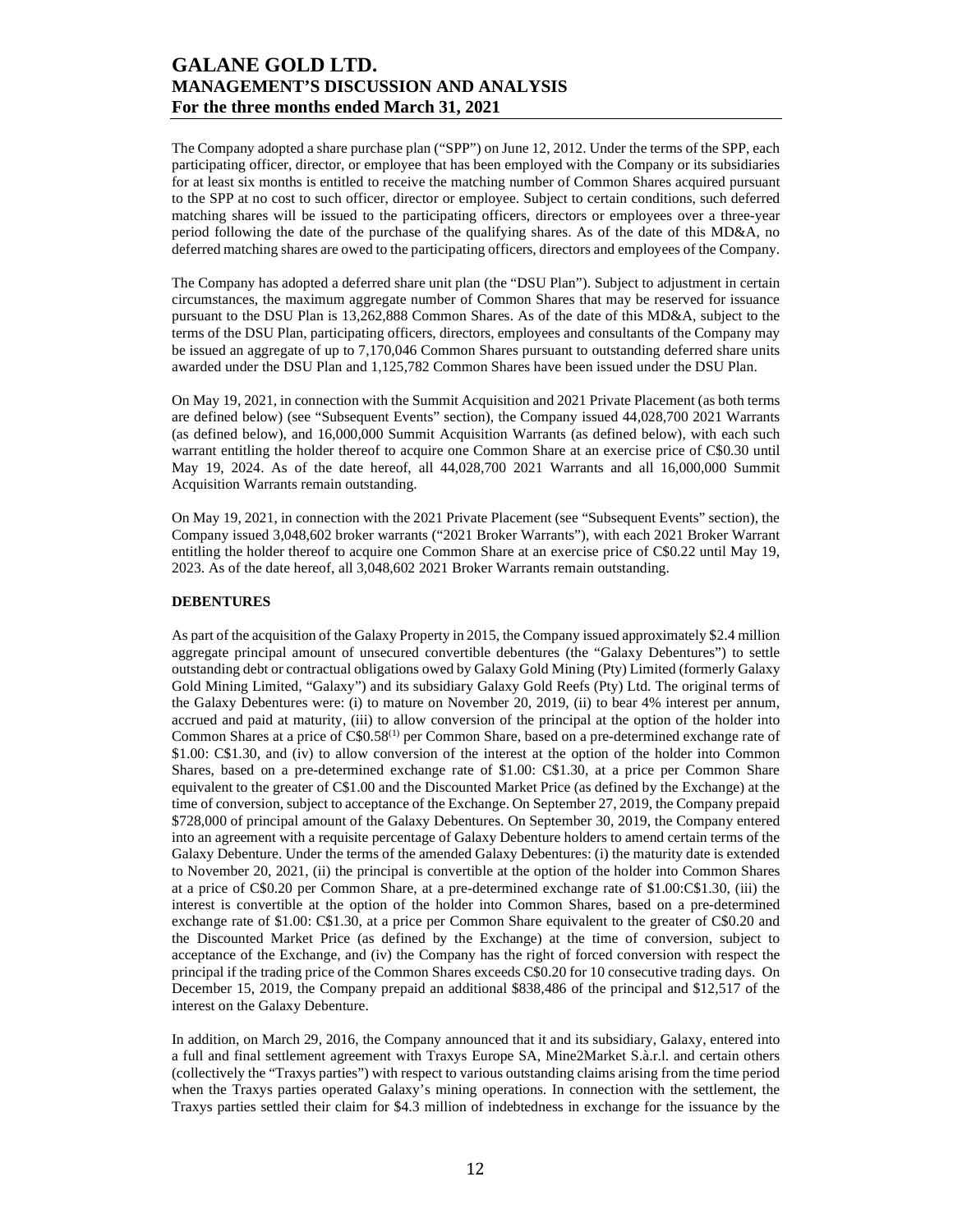Company of an unsecured convertible debenture of approximately \$3.2 million in aggregate principal (the "Traxys Debenture"). On June 29, 2018, the Company entered into an agreement with applicable Traxys parties to replace the existing Traxys Debenture with an amended and restated debenture (the "A&R Debenture"). Under the terms of the A&R Debenture: (i) the principal is repayable on November 20, 2021 and is convertible at the option of the holder into Common Shares at a price of C\$0.15 per share, based on a pre-determined exchange rate of \$1.00:C\$1.35; (ii) interest is convertible at the option of the holder into Common Shares, based on a pre-determined exchange rate of \$1.00:C\$1.35, at a price equivalent to the greater of C\$0.15 and the Discounted Market Price (as defined in the policies of the Exchange) at the time of conversion; (iii) the Company has a right of forced conversion with respect to the principal where the trading price of the Common Shares exceeds C\$0.15 for 10 consecutive trading days; (iv) commencing January 1, 2018, interest for a calendar year will be due and payable on March 31 of the subsequent year, with the first such payment being due on March 31, 2019. The first payment of interest under the rescheduled agreement was made in April 2019.

Prior to the date hereof, the trading price of the Common Shares exceeded both the C\$0.15 and C\$0.20 thresholds for 10 consecutive trading days and, as a result, the Company has a right to force conversion of the principal amount of the outstanding debentures at any time prior to maturity.

(1) The initial conversion price of the Galaxy Debentures was C\$1.00 per share. As a result of the completion of the rights offering of the Company in May 2016, the conversion price was adjusted downward to C\$0.58 per share.

## **GALAXY SHARE DONATION**

On March 19, 2019, the Company donated 17% of the issued and outstanding shares of Galaxy to Phakamani Foundation Trust (operating as Phakamani Foundation NPC). The donation was made in relation to the terms of the *Mineral and Petroleum Resources Development Act, 2004* of South Africa, together with the *Broad-Based Social-Economic Empowerment Charter for Mining and Mineral Industry, 2018* and the requirement for Galaxy, as holder of existing gold mining rights, to be comprised, directly or indirectly, of at least a 20% shareholding by historically disadvantaged persons (the "BEE Requirement").

On March 19, 2019, 10% of the issued and outstanding shares of Galaxy Gold Reefs (Pty) Ltd, was donated to a South African community-based trust and a South African local employee share scheme. The donation was made in relation to the BEE Requirement.

### **TRANSACTIONS WITH RELATED PARTIES**

During the period ended March 31, 2021, there were no related party transactions entered into.

On August 13, 2020, the Company entered into loan agreements with its CEO, COO and CFO (the "Executives") as partial compensation for the services provided by the Executives in 2019. The loans are non-interest bearing, non-recourse loans with a term of three years. Pursuant to the terms of the loan agreements, the Executives used the proceeds of the loans to exercise 4,563,000 2018 Warrants held by the Executives. The shares issued to the Executives on exercise of the 2018 Warrants are held by the Company as security for the outstanding loan balance. The loan receivable balance at March 31, 2021 is \$172,481.

### **COMMITMENTS**

As at the date of this MD&A, the Company did not have any commitments.

#### **OFF-BALANCE SHEET ARRANGEMENTS**

Other than the low value operating lease arrangements not recognized on the initial adoption of the revised IFRS 16 Leases, the Company currently has no off-balance sheet arrangements.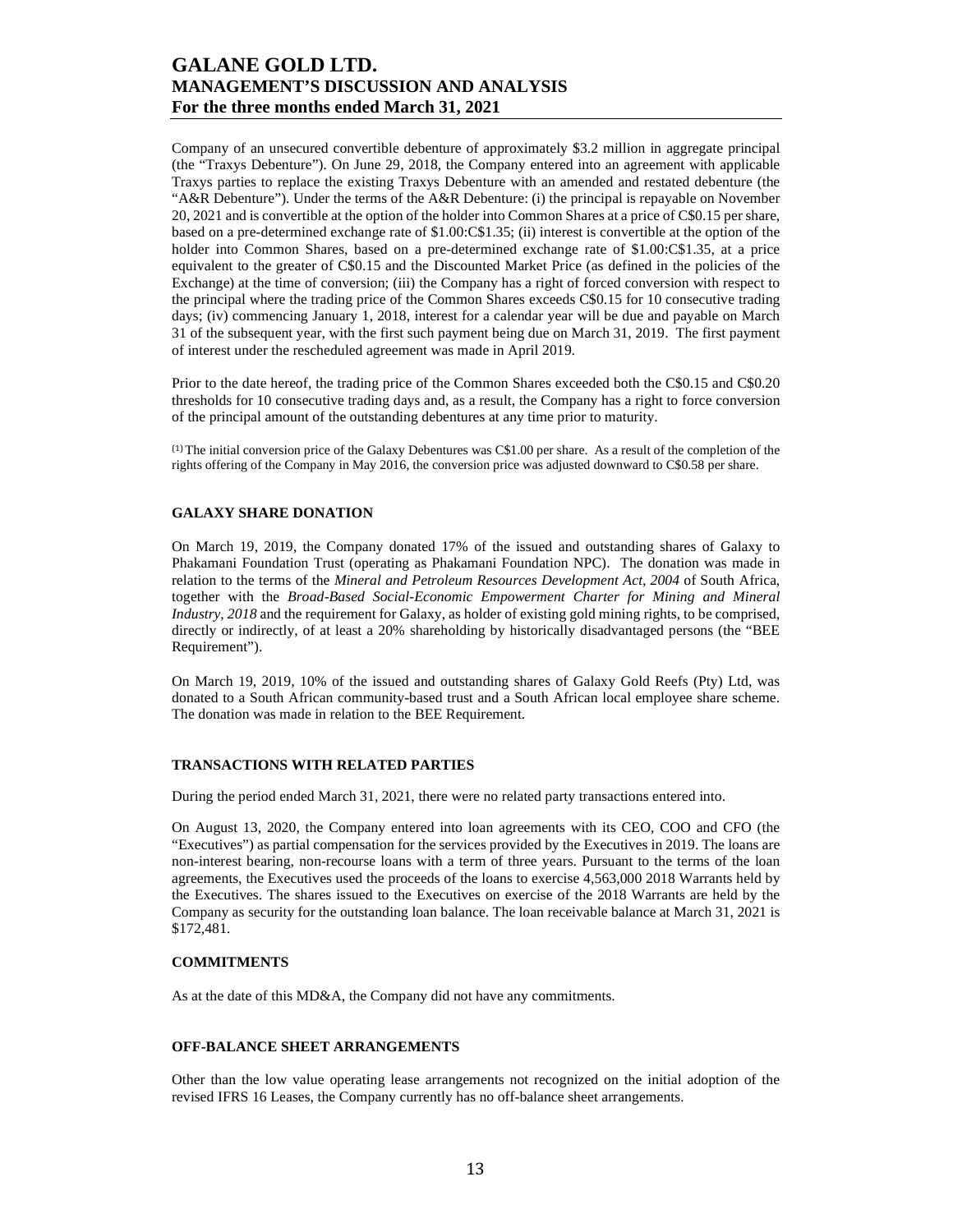## **SUPPLEMENTAL INFORMATION TO MANAGEMENT'S DISCUSSION AND ANALYSIS**

## **CASH COSTS**

The Company's MD&A refers to operating cash cost per ounce, and operating cash cost excluding royalties per ounce, both non-GAAP performance measures, in order to provide investors with information about measures used by management to monitor performance. Management of the Company uses this information to assess how well the producing gold mines are performing compared to plan and prior periods, and also to assess the overall effectiveness and efficiency of gold mining operations. Cash cost figures are calculated in accordance with a standard developed by the Gold Institute, which was a worldwide association of suppliers of gold and gold products and included leading North American gold producers. The Gold Institute ceased operations in 2002, but the standard is still an accepted standard of reporting cash costs of gold production in North America. Adoption of the standard is voluntary, and the cost measures presented herein may not be comparable to other similarly titled measures of other companies. Cash cost includes mine site operating costs such as mining, processing, administration, but are exclusive of impairment, amortization, reclamation, and exploration and development costs. Operating cash cost is the total cash cost less those costs capitalized as attributable to the removal of excess waste in developing new resources. These costs are then divided by the Company's ounces of gold produced to arrive at the cash cost measures on a per ounce basis. These measures, along with sales, are considered to be key indicators of a company's ability to generate operating earnings and cash flow from its mining operations. These measures of cash costs do not have any standardized meaning prescribed by IFRS and differ from measures determined in accordance with IFRS. They are intended to provide additional information and should not be considered in isolation or as a substitute for measures of performance prepared in accordance with IFRS. These measures are not necessarily indicative of net earnings or cash flow from operations as determined under IFRS.

The following tables provide a reconciliation of cash cost measures for the mine to the mining costs excluding impairment, depreciation and amortization reflected in the Annual Financial Statements.

|                                                                        | O1 2021         | O <sub>4</sub> 2020 |            | O3 2020 |            | O <sub>2</sub> 2020 |
|------------------------------------------------------------------------|-----------------|---------------------|------------|---------|------------|---------------------|
| Mining costs excluding<br>impairment, depreciation<br>and amortization | \$<br>8,242,418 | \$                  | 8,490,051  | \$      | 9,770,640  | \$<br>6,889,365     |
| Adjust for:                                                            |                 |                     |            |         |            |                     |
| Inventory movement                                                     | 56,928          |                     | 1.840      |         | (640, 376) | (304, 234)          |
| Total operating cash cost                                              | \$<br>8,299,346 | S                   | 8,491,891  | \$      | 9,130,264  | \$<br>6,585,131     |
| Royalties                                                              | (507, 591)      |                     | (717, 397) |         | (756, 174) | (523, 194)          |
| Total operating cash cost<br>excluding royalties                       | \$<br>7,791,555 | S                   | 7,774,494  | \$      | 8,374,090  | \$<br>6,061,937     |
| Gold production (ounces)                                               | 5,600           |                     | 7,122      |         | 7,738      | 5,691               |
| Total operating cash cost<br>excluding royalties per oz.               | \$<br>1,391     | \$                  | 1,092      | \$      | 1,082      | \$<br>1,065         |

|                                                                        | O1 2020 |            | O <sub>4</sub> 2019 |            | O3 2019 |            | O <sub>2</sub> 2019 |            |
|------------------------------------------------------------------------|---------|------------|---------------------|------------|---------|------------|---------------------|------------|
| Mining costs excluding<br>impairment, depreciation<br>and amortization | \$      | 7,215,634  | \$                  | 8,243,831  | \$      | 9,617,217  | \$                  | 8,934,073  |
| Adjust for:                                                            |         |            |                     |            |         |            |                     |            |
| Inventory movement                                                     |         | 339,922    |                     | 550,819    |         | (222, 748) |                     | 41,530     |
| Total operating cash cost                                              | \$      | 7,555,556  | \$                  | 8,794,650  | \$      | 9,394,469  | \$                  | 8,975,603  |
| Royalties                                                              |         | (484, 419) |                     | (457, 142) |         | (631, 199) |                     | (579, 792) |
| Total operating cash cost<br>excluding royalties                       | \$      | 7,071,137  | \$                  | 8,337,508  | \$      | 8,763,270  | \$                  | 8,395,811  |
| Gold production (ounces)                                               |         | 6,818      |                     | 6,839      |         | 8,435      |                     | 8,694      |
| Total operating cash cost<br>excluding royalties per<br>OZ.            | \$      | 1,037      | \$                  | 1,214      | \$      | 1,026      | \$                  | 966        |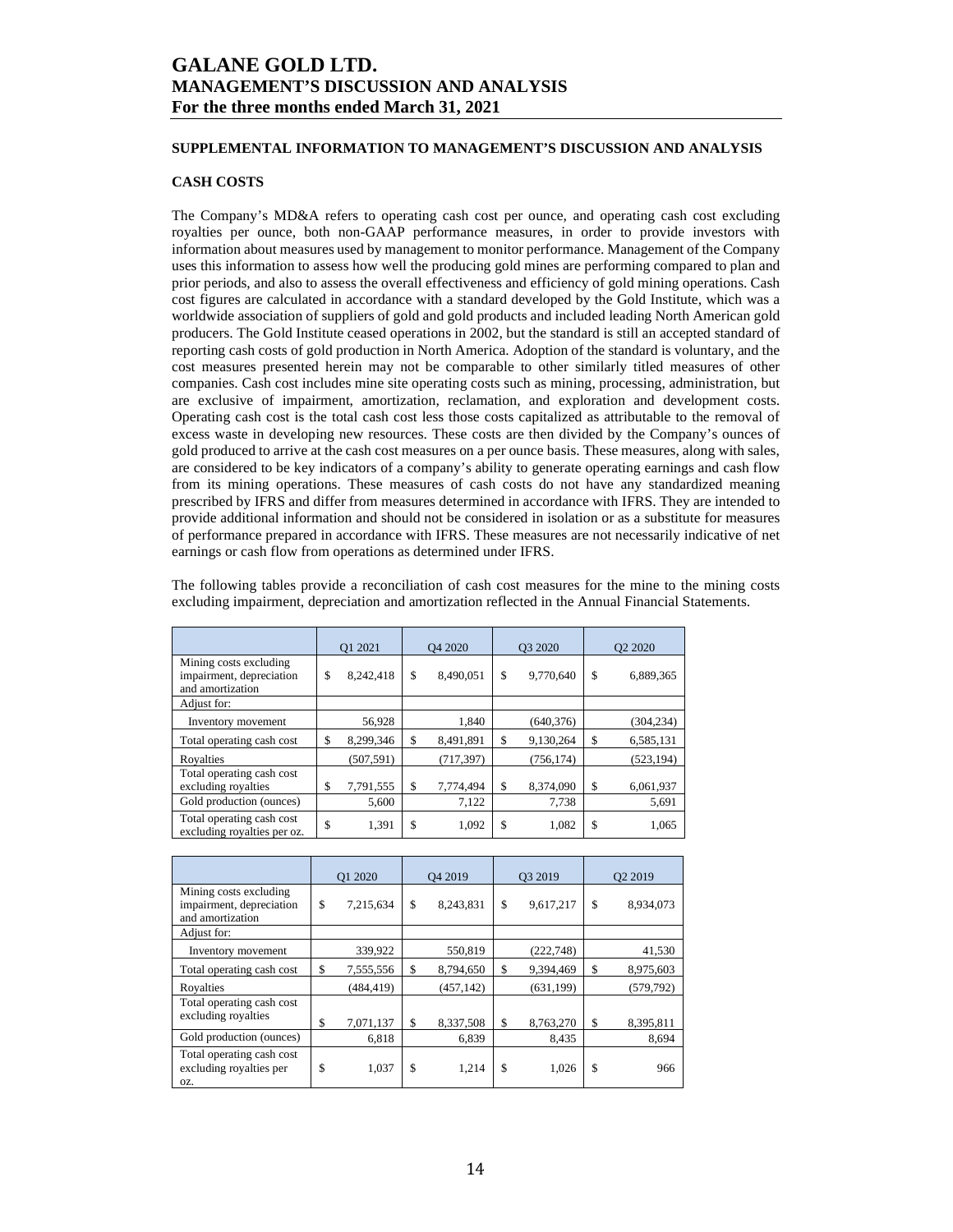## **INTERNAL CONTROLS OVER FINANCIAL REPORTING**

The Company is responsible for designing internal controls over financial reporting or causing them to be designed under the supervision of the CEO and CFO in order to provide reasonable assurance regarding the reliability of financial reporting and the preparation of financial statements for external purposes in accordance with IFRS.

The Company's CEO and CFO are responsible for ensuring that processes are in place to provide them with sufficient knowledge to support the representations they are making in their certificates regarding the absence of misrepresentations and fair disclosure of financial information. Investors should be aware that inherent limitations on the ability of certifying officers of a TSX-V issuer to design and implement on a cost effective basis disclosure controls and procedures as well as internal controls over financial reporting as defined in NI 52-109 may result in additional risks to the quality, reliability, transparency and timeliness of interim and annual filings and other reports provided under securities legislation.

### **RISKS AND UNCERTAINTIES**

There are a number of risk factors that could cause future results to differ materially from those described herein. A discussion of the principal risk factors relating to the Company's operations and business appear in the Company's annual information form for the year ended December 31, 2020, which may be viewed on the Company's SEDAR profile at www.sedar.com. Additional risks and uncertainties, including those that the Company does not know about now or that it currently deems immaterial, may also adversely affect the Company's business.

## **APPROVAL**

The Board of Directors of the Company has approved the disclosure contained in this MD&A.

### **ADDITIONAL INFORMATION**

Additional information relating to the Company, including the Company's annual information form for the year ended December 31, 2020, can be found on the Company's SEDAR profile at www.sedar.com.

### **SUBSEQUENT EVENTS**

### **Summit Mine Acquisition**

On May 19, 2021, the Company announced that it had completed the acquisition (the "Summit Acquisition"), through a wholly-owned subsidiary, of the Summit Mine (the "Summit Mine") and the infrastructure constituting the Banner crush, mill and flotation plant in New Mexico, located 57 miles from the Summit Mine (together with the Summit Mine, the "Summit Assets") from Pyramid Peak Mining, LLC, a wholly-owned subsidiary of Waterton Precious Metals Fund II Cayman, LP (the "Seller").

The aggregate consideration to be paid for the Summit Assets is \$17.0 million, of which \$8.8 million has been paid, consisting of (i) cash consideration of \$6.0 million paid on closing of the Summit Acquisition; (ii) issuance to the Seller on closing of the Summit Acquisition of 16 million Common Shares at a deemed issuance price of C\$0.22 per common share and warrants to purchase up to 16 million Common Shares, exercisable at an exercise price of C\$0.30 per common share for a period of three years from closing of the Summit Acquisition (the "Summit Acquisition Warrants"); and (iii) cash consideration of \$8.2 million to be paid upon commencement of production at the Summit Mine.